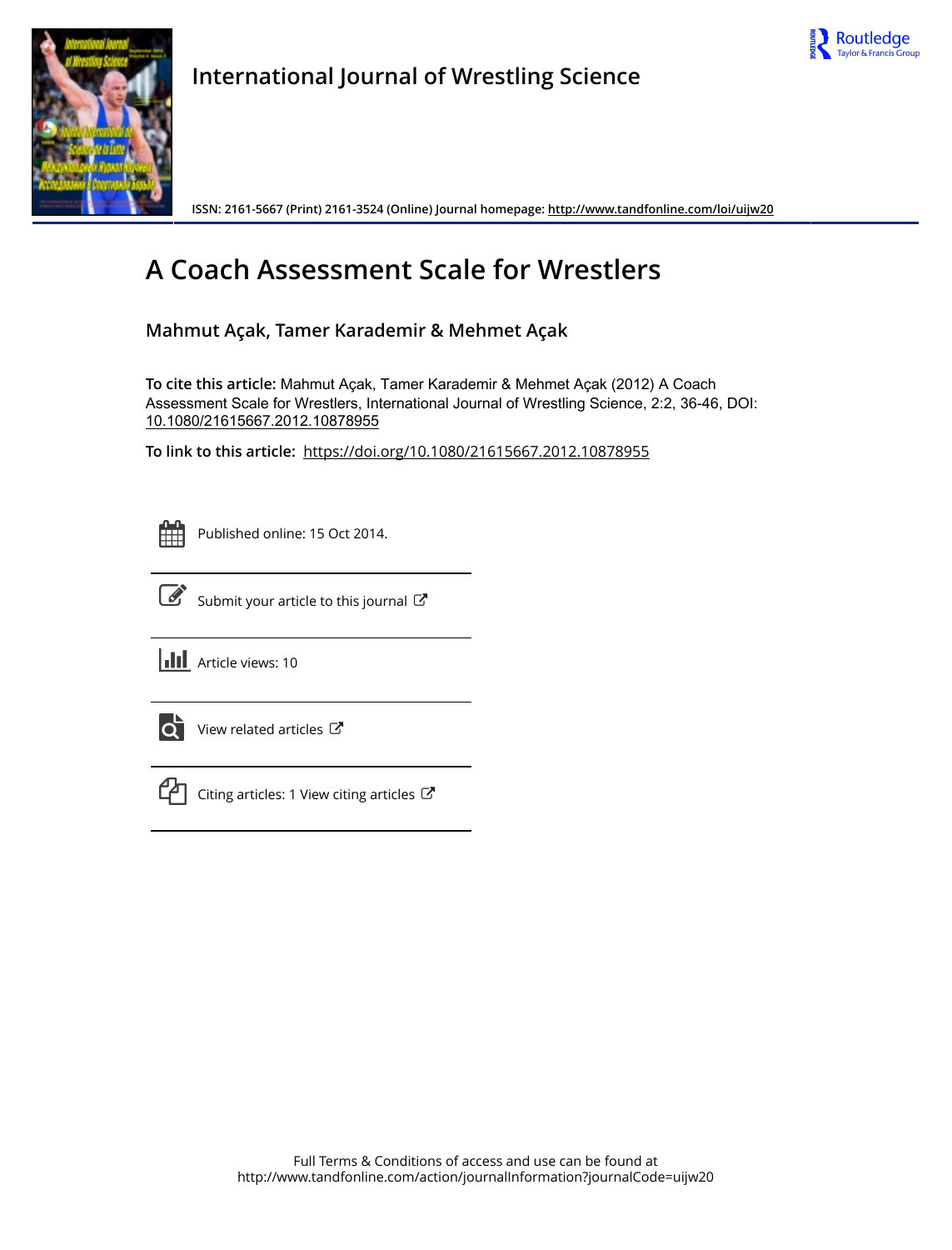# **A COACH ASSESSMENT SCALE FOR WRESTLERS**

Mahmut Açak<sup>1</sup>, Tamer Karademir<sup>2</sup>, Mehmet Açak<sup>3</sup> <sup>1</sup> Inönü University BESYO, <sup>2</sup>Sütçü İmam University BESYO, <sup>3</sup> Secretary General of the Turkish Wrestling Federation

[m.acak@hotmail.com](mailto:m.acak@hotmail.com)

# **ABSTRACT**

The purpose of the present research is to develop a valid and reliable assessment scale which can be used by wrestlers to assess their coaches. The study group of the research consisted of 324 male (89.8%) and 37 female (10.2%) sportspeople aged between 16-28 years from different provinces in Turkey who wrestle regularly and who voluntarily participated in the study. Twenty items that, statistically, almost all of the participants approved were included in the "Coach Assessment Scale for Wrestlers". These 20 items were composed of 4 subdimensions and the scale was finalized. Four items which compose the first factor of the scale concern physical fitness implementation; 5 items which compose the second factor concerning technical skills implementation; 6 items which compose the third factor concern the preparation of coaches for matches and their behaviors during the matches; 5 items which compose the fourth factor concern the social aspects of coaches. It was found that the corrected item-total correlations of the scale were between .60 and .85. According to these results, it can be said that the scale is a valid and reliable assessment instrument.

**Keywords**: Wrestling, Coaching Assessment, Scale Development.

# **INTRODUCTION**

Sportspeople evaluate their relations with their coaches in accordance with their expectations of them. These expectations also affect whether they believe in the technical knowledge of the coaches and shape their relationships with the sportspeople. It is seen that coaches are tolerant, social and they are liked when the training environments are completely appropriate. Many factors, including the training of sportspeople, teaching them tactics and understanding their social psychology, affect coach-sportspeople relations. Coaches are expected to guide the team and sportspeople when all the factors are appropriate. Every aspect of a coach's behavior is first and foremost for the sake of the sportspeople and secondly to increase the team's chances of winning (7).

Woodman, states that a coach's individual characteristics are as important as the sportspeople's characteristics in the matter of coach-sportsperson relations (14). Weinberg and Gould remarked that there were effective strategies to make the sportsperson/coach relationship work. Sportspeople expect encouraging comments and compliments from their coaches when they make the correct moves or when they use a technique correctly. They argue that coaches should often offer compliments in order to be effective. They also state that a friendly smile as a reward gives the sportsperson confidence (13).

As a result, it was concluded that psychological factors were significant for coach-sportspeople relations; and sportspeople and coaches should know each other's characteristics in order to establishing a consistent interaction (2). A sportsperson expects the coach to efficiently use organizational skills and to prepare and organize his/her sportspeople in the best way for training and for matches. There is a positive relation between a sportsperson's performance in a competition and the convenience of the competition program, the date and hour of the competition, the weather conditions and other variables related to the audience (15). A sportsperson expects his coach to organize entertainment, sightseeing trips and their leisure time activities as well as organize the sports equipment and choose the people who will be their roommates when there are camps and competitions. Moreover, choosing training places which are easy to access also affects a sportsperson's performance (6).

Sportspeople are under intense pressure when they participate in competitions and they are highly affected by the competition atmosphere. A sportsperson may constantly, or from time to time, feel stressed and anxious both before and after the competition, depending on the particular features of the sport. Competition is a type of activity where sportspeople attempt to present their all physical and psychological capacities after a long period of physical and psychological preparation (1). Factors such as physical fitness (resistance, strength, speed, flexibility, and coordination), nutrition, motivation, sportsperson selection and the regularity of training help determine the performance. Then, the psychological and social structure develops.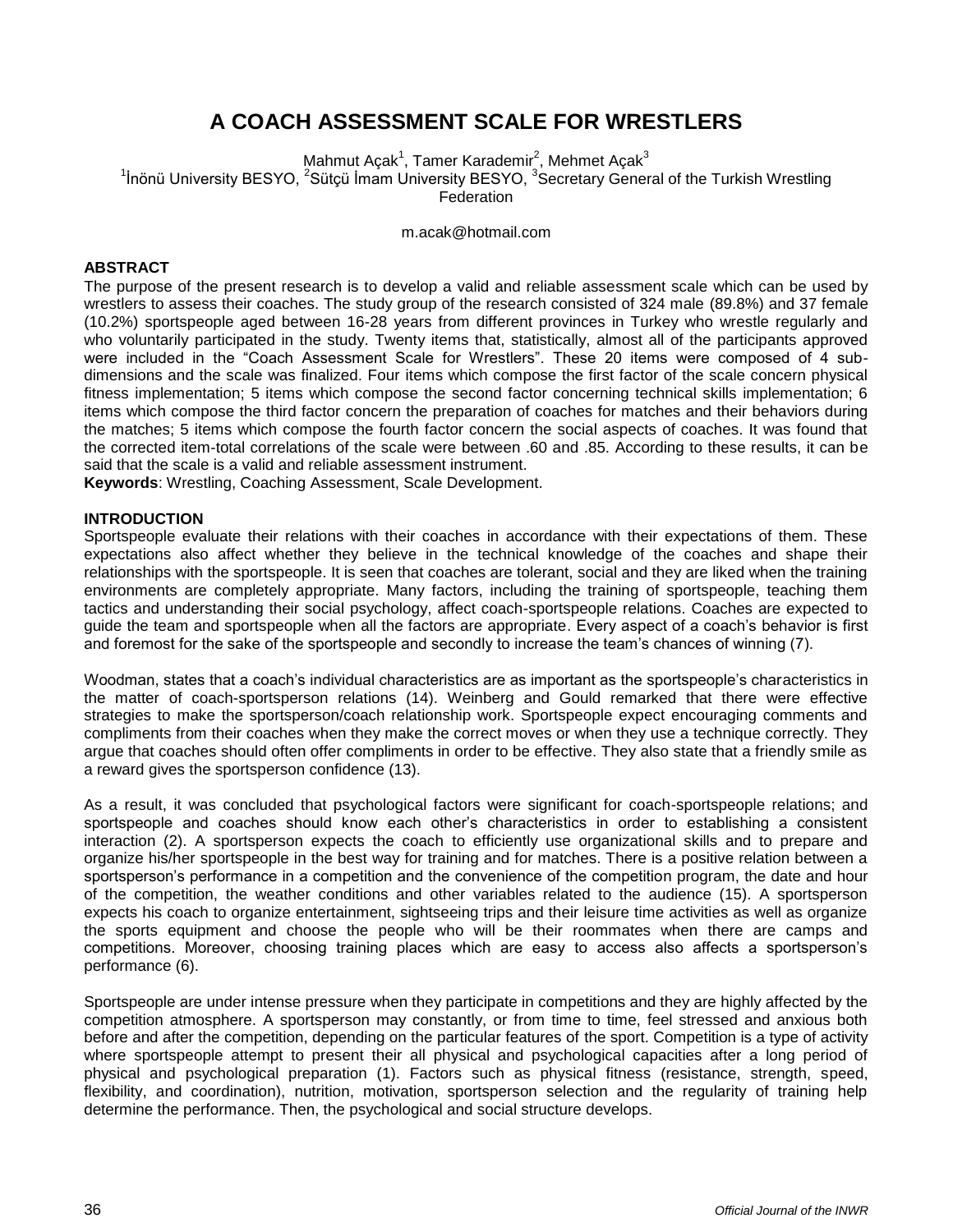Personal characteristics, social and psychological needs change from person to person. Sportspeople expect their coaches to be tolerant and patient in this process of improvement (4). There is a need for a comprehensive analysis of training and the teaching of sportspeople's skills in order to enable an improvement in performance. The determination of a sportsperson's level according to motor, technical and tactical criteria, necessitates a systematic analysis (3). A coach should be capable of realizing which kind of talent a sportsperson possesses. He should be able to deal with the psychological problems of sportspeople who have different personalities. Patience, determination and conscious approaches bring a coach closer to success (10).

The success of coaches is primarily evaluated in parallel with the success of sportspeople. However, when sportspeople are asked about this, it is seen that they emphasize the importance of the behaviors of their coaches, and this reveals the importance sportspeople place on their coaches, the way they perceive them and feel about them. The present scale, prepared with this purpose in mind, may be considered important not only for evaluating the sporting success of a coach, but also how to evaluate a coach in social terms. This scale is also expected to be a guide for coaches, to suggest how they might devise appropriate strategies to increase their sportspeople's successes.

# **METHODS**

The study group for this research is composed of 361 sportsmen, 324 male (89.8%) and 37 female (10.2%), between 16-28 years of age, from different provinces of Turkey who wrestle regularly and who voluntarily participated in the study.

From an examination of the literature, it is observed that there are different criteria and opinions regarding the size of the sample for making multivariate analyses such as factor analysis in scale validity studies. Preacher and MacCallum (9) stated that the sample size should be between 100 and 250. Others recommend a participant/item ratio of 20:1 (8). In the present study, the sample size is nearly 18 times more than the number of variables, namely the number of items. The number of items for the Coach Assessment Scale for Wrestlers is 20 and the sample consists of 361 sportsmen.

The data collecting instrument was given to the participants by the researchers and they were asked to fill it out in 15 minutes. When participants asked for more information about the questions, the researchers gave further adequate and comprehensible information.

In the first phase of developing a coach assessment scale for wrestlers, the researchers sought an answer to the question, "What are wrestlers' expectations of their coaches?" With this purpose in mind, the "Coach Assessment Form for Wrestlers" was prepared. The related literature was examined and the opinions of field experts were obtained in order to generate the questions in the form. In the first phase, an item pool of 42 items was prepared for the form. The opinions of 5 experts in the field (a sportsman, a coach, a coach/lecturer and an assessment expert) about these 42 items in the item pool were sought and taken into account. The number of items in the form was reduced to 20 in the light of their opinions. The form consists of 2 sections where there are 20 items covering personal information and coach behaviors.

The second phase of the study was the development of a coach assessment scale for wrestlers. The scale was prepared with 5 grades so that the scale could show the level of the participant sportspeople's agreement and disagreement with the assessment elements included in each expression in the scale (12). The choices in the scale are as follows: "never" (1), "rarely" (2), "sometimes" (3), "often" (4), "always" (5). The increase in the scores obtained from the scale indicates an increased level in the coaches' behaviors which are consistent with professional knowledge and social principles. One hundred and thirteen wrestlers composed the study group in the test-retest method which was applied in the process of developing the Coach Assessment Scale for Wrestlers.

Among all the sportspeople who composed the study group while developing the scale, 33 of them (9.14%) are aged between 16-18 years; 74 of them (20.5%) are aged between 19-21 years; 129 of them (35.7%) are aged between 22-24 years; 91 of them (25.2%) are aged between 25-27 years; and 34 of them (9.46%) are aged 28 years and above.

89.8% of the sportspeople are male and 10.2% are female. Eleven point four percent of them are secondary school graduates; 70.4% are high school graduates; and 18.2% are university graduates. When their seniority levels (years they had participated in professional sports) were examined, it was determined that 2.1 % had been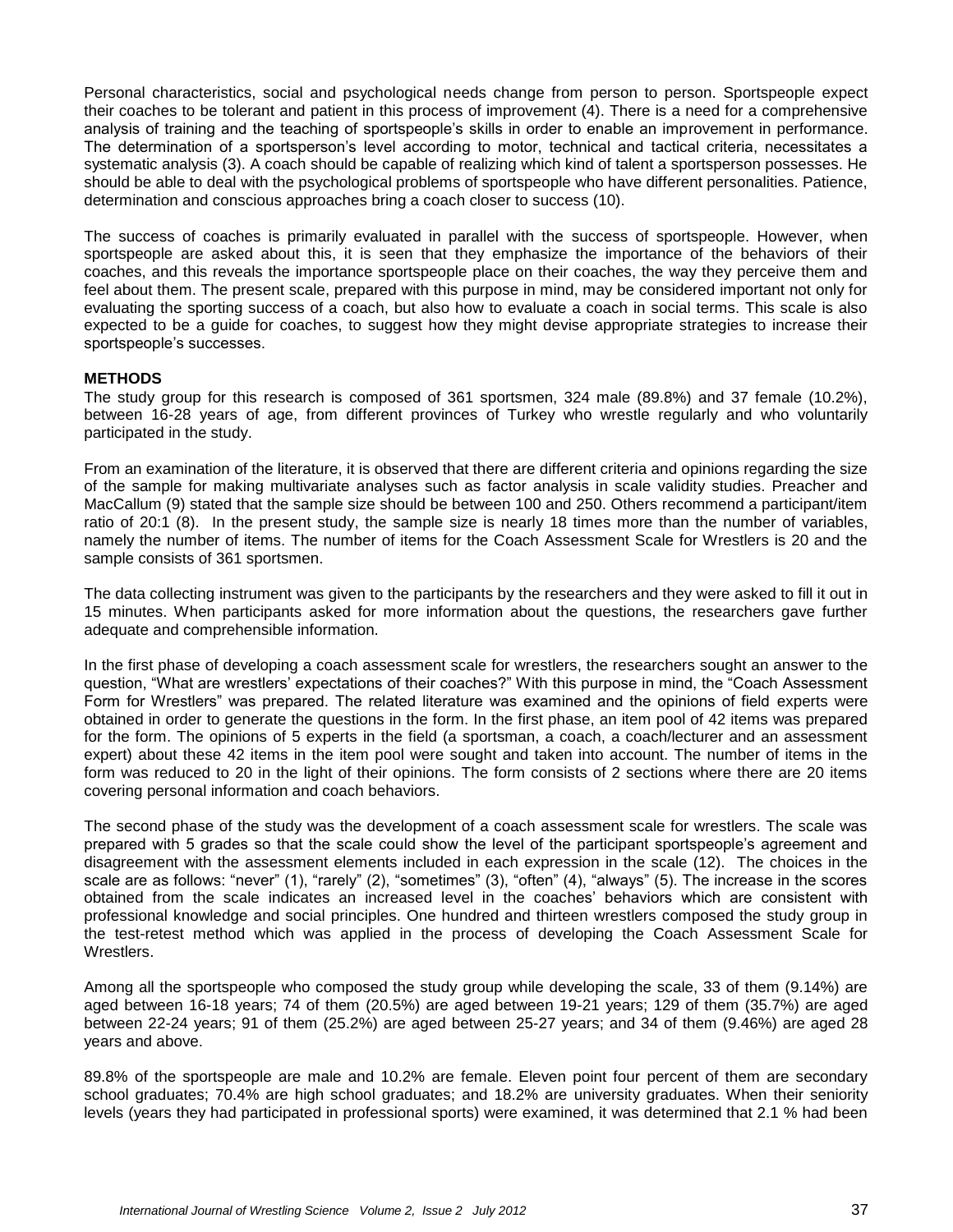sportspeople for 1-3 years; 24.4% had been sportspeople for 4-6 years; 35% had been sportspeople for 7-9 years; 25.7% had been sportspeople for 10-12 years and 12.8% had been sportspeople for 13 years and more.

**Data Collecting Instruments** The scale which was developed by the researchers was composed of 20 items and 4 sub-dimensions and is shown in Chart 1. The sub-dimensions of the scale are as follows: 1) The sub-dimension of assessing a coach/the coaches in terms of physical features and fitness ( $\alpha$  = .77) is composed of 4 items; 2) The sub-dimension of assessing a coach/coaches in terms of technical improvement ( $\alpha$  = .62) is composed of 5 items; 3) The sub-dimension of assessing behaviors of a coach/the coaches while preparing for matches or during matches (α = .70) is composed of 6 items; 4) The sub-dimension of assessing a coach/the coaches in social terms ( $\alpha$  = .77) is composed of 5 items.

Chart 1. "The Coach Assessment Scale for Wrestlers"

# **COACH ASSESSMENT SCALE FOR WRESTLERS**

| <u>UUAUII AUULUUMENI UUALLI UN MNLUILLINU</u>                                                   |  |  |  |  |  |  |  |  |
|-------------------------------------------------------------------------------------------------|--|--|--|--|--|--|--|--|
| 24-26<br>30 and over<br>$21 - 23$<br>27-29<br>18-20<br>$12 - 14$<br>$15 - 17$<br>1. Age:        |  |  |  |  |  |  |  |  |
| 2. Gender:<br>Male<br>)Female                                                                   |  |  |  |  |  |  |  |  |
| 3. Number of years in sports:<br>$10-12$<br>)13-15<br>16 and over<br>7-9<br>$1 - 3$<br>4-6      |  |  |  |  |  |  |  |  |
| 4. Educational Status: (<br>High school<br>) Illiterate<br>Secondary school<br>) Primary school |  |  |  |  |  |  |  |  |
| Post graduate<br>University                                                                     |  |  |  |  |  |  |  |  |
| 5. Your licensed category:                                                                      |  |  |  |  |  |  |  |  |
| $2^{nd}$ League<br>Adult<br>University Team<br><b>Stars</b><br>Youth<br>League                  |  |  |  |  |  |  |  |  |
| <b>UOW OFTEN DO VOU ENCOUNTED THE COACH BEHAVIORS STATED BELOWS</b>                             |  |  |  |  |  |  |  |  |

**HOW OFTEN DO YOU ENCOUNTER THE COACH BEHAVIORS STATED BELOW?** (Some sportsmen work with one or more coach. If you work with more than one coach, please answer the questions by considering the coach who is most responsible for you.)

| Assessing your coach in terms of his physical development and fitness<br>programs    | <b>Never</b> | Rarely         | Sometimes      | Often                    | Always         |
|--------------------------------------------------------------------------------------|--------------|----------------|----------------|--------------------------|----------------|
| 1. He applies a physical fitness program in which I feel secure.                     | 1            | $\overline{2}$ | $\overline{3}$ | $\overline{4}$           | 5              |
| 2. He applies a fitness program which competes with my rivals.                       | 1            | $\overline{2}$ | $\overline{3}$ | $\overline{4}$           | $\overline{5}$ |
| 3. He applies a detailed physical fitness program.                                   | 1            | $\overline{2}$ | 3              | 4                        | 5              |
| 4. He applies a detailed program for my physical fitness throughout the year.        | 1            | $\overline{2}$ | $\overline{3}$ | 4                        | 5              |
| Assess your coach in terms of technical development                                  |              |                |                |                          |                |
| 5. He demonstrates the techniques perfectly.                                         | 1            | $\overline{2}$ | 3              | 4                        | 5              |
| 6. He corrects my mistakes immediately while working on a technique.                 |              | $\overline{2}$ | 3              | 4                        | 5              |
| 7. He teaches me special movements so that I can achieve the correct technique.      | 1            | $\overline{2}$ | $\overline{3}$ | $\overline{\mathcal{A}}$ | 5              |
| 8.He shows me tactics so that I can use the techniques better.                       | 1            | $\overline{2}$ | 3              | 4                        | 5              |
| 9. He gives me the time and opportunity to develop a unique style.                   |              | $\overline{2}$ | 3              | $\overline{4}$           | 5              |
| Assessing the coach behaviors during the matches or preparation for matches          |              |                |                |                          |                |
| 10. He analyzes my rivals very well.                                                 | 1            | $\overline{2}$ | 3              | $\overline{4}$           | 5              |
| 11. He prepares me for the various situations that I may encounter in matches.       |              | $\overline{2}$ | 3              | 4                        | 5              |
| 12. He gives me advice about how I can use my skills in matches.                     | 1            | $\overline{2}$ | 3              | 4                        | 5              |
| 13. He gives me advice about how I can concentrate in matches.                       | 1            | $\overline{2}$ | 3              | $\overline{4}$           | 5              |
| 14. He gives me comprehensible and practical tactics in matches.                     | 1            | $\overline{2}$ | 3              | $\overline{\mathbf{4}}$  | 5              |
| 15. He has a consistent attitude and behavior in matches.                            | 1            | $\overline{2}$ | 3              | 4                        | 5              |
| Assessing the coach in social terms                                                  |              |                |                |                          |                |
| 16.He is a good listener.                                                            | 1            | $\overline{2}$ | 3              | 4                        | 5              |
| 17. He is interested in not only my sportive life but also other aspects of my life. | 1            | $\overline{2}$ | 3              | 4                        | 5              |
| 18.I can confidently share my personal problems with him.                            |              | $\overline{2}$ | 3              | 4                        | 5              |
| 19. He organizes social events.                                                      | 1            | $\overline{2}$ | 3              | 4                        | 5              |
| 20.He is patient in training sessions.                                               |              | $\overline{2}$ | 3              | 4                        | 5              |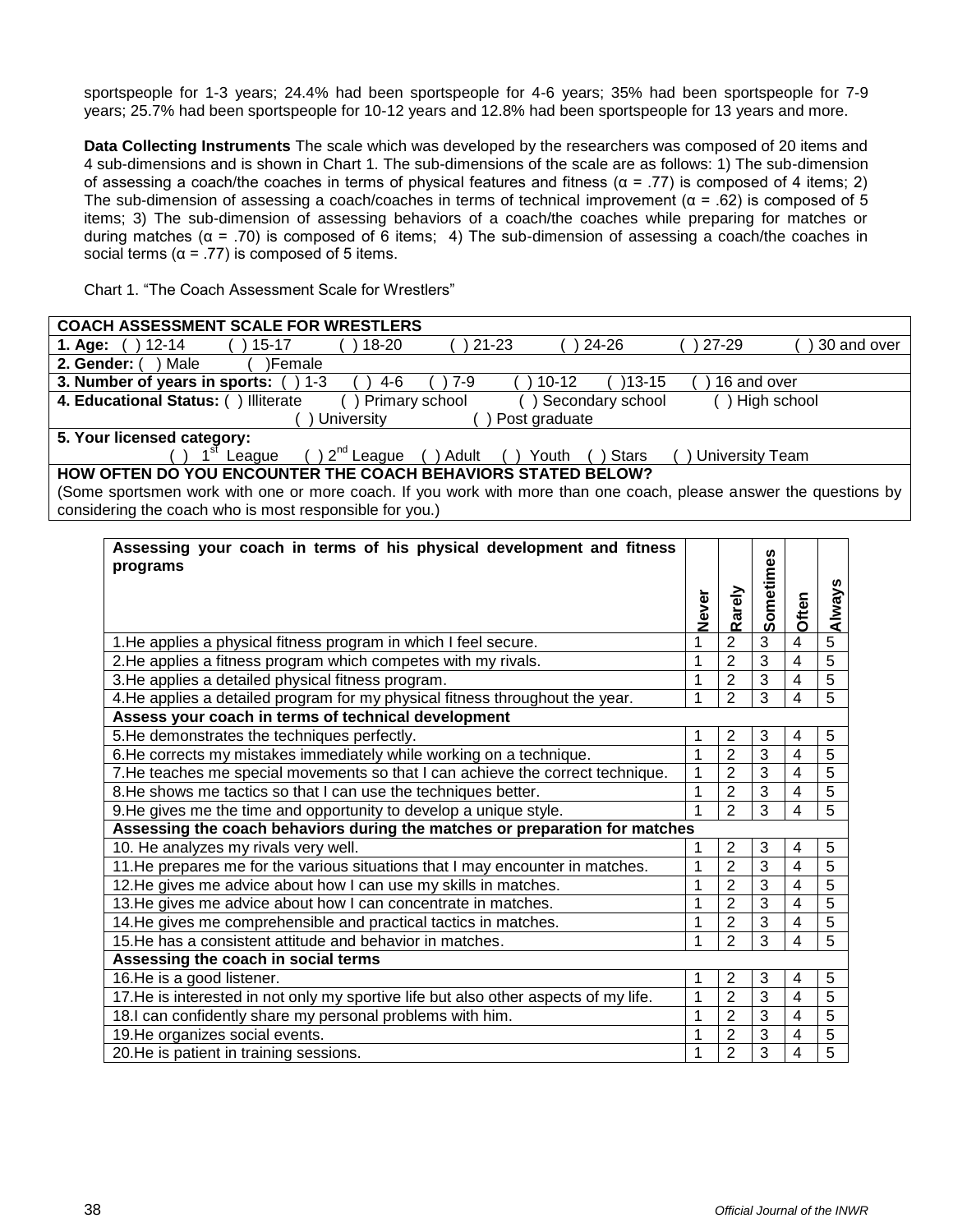**Data Analysis** Item analysis and distinctive validity studies were made within the scope of the validity studies. Internal consistency and test-retest reliability coefficients were calculated within the scope of the reliability studies.

# **RESULTS**

Table 1. Exploratory factor analysis results of "The Coach Assessment Scale for Wrestlers" and reliability (Cronbach Alpha, item-total correlation, test-retest correlation coefficients)

| Nemes          | commonwariance<br>Factor | Factor IComption | Factor in Teaming) | Fatorill Companies | Factor IV (Social) | Contected Kem Total | ᅕ    | ్రం  |
|----------------|--------------------------|------------------|--------------------|--------------------|--------------------|---------------------|------|------|
| 3              | 0.878                    | 0.915            |                    |                    |                    | 0.875               | 3.45 | 1.03 |
| 4              | 0.874                    | 0.904            |                    |                    |                    | 0.834               | 4.62 | 0.95 |
| $\overline{2}$ | 0.847                    | 0.826            |                    |                    |                    | 0.815               | 3.17 | 0.71 |
| 5              | 0.751                    | 0.735            |                    |                    |                    | 0.766               | 2.89 | 0.8  |
| $\mathbf{1}$   | 0.902                    |                  | 0.864              |                    |                    | 0.74                | 1.66 | 0.93 |
| 6              | 0.813                    |                  | 0.831              |                    |                    | 0.654               | 4.16 | 0.58 |
| $\overline{7}$ | 0.768                    |                  | 0.822              |                    |                    | 0.712               | 3.64 | 0.87 |
| 10             | 0.742                    |                  | 0.775              |                    |                    | 0.674               | 4.05 | 0.5  |
| 15             | 0.72                     |                  | 0.723              |                    |                    | 0.646               | 3.44 | 0.8  |
| 8              | 0.954                    |                  |                    | 0.871              |                    | 0.616               | 3.14 | 0.66 |
| 9              | 0.856                    |                  |                    | 0.878              |                    | 0.773               | 3.55 | 0.58 |
| 11             | 0.797                    |                  |                    | 0.823              |                    | 0.788               | 2.72 | 0.84 |
| 12             | 0.765                    |                  |                    | 0.78               |                    | 0.672               | 4.03 | 0.89 |
| 19             | 0.741                    |                  |                    | 0.687              |                    | 0.696               | 3.82 | 1.28 |
| 20             | 0.738                    |                  |                    | 0.672              |                    | 0.774               | 3.52 | 1.24 |
| 17             | 0.876                    |                  |                    |                    | 0.898              | 0.714               | 3.86 | 0.5  |
| 16             | 0.854                    |                  |                    |                    | 0.866              | 0.691               | 3.89 | 0.66 |
| 18             | 0.832                    |                  |                    |                    | 0.721              | 0.642               | 3.48 | 0.8  |
| 13             | 0.784                    |                  |                    |                    | 0.687              | 0.671               | 3.19 | 0.68 |
| 14             | 0.754                    |                  |                    |                    | 0.655              | 0.646               | 3.44 | 1.22 |

 $KMO = .844$ 

| Bartlett's Test of Sphericity = $2553,266$ ; $p = .000$ |       |       |       |       |
|---------------------------------------------------------|-------|-------|-------|-------|
| Eigenvalue $=$                                          | 5.984 | 3.544 | 2.846 | 2.269 |
| Explained Variance                                      | (%)   |       |       |       |
| $= 84.22$ (Total)                                       | 24.42 | 21.66 | 20.21 | 17.93 |
| Cronbach's Alpha =                                      | .884  | .868  | .816  | .782  |
| $Test-retest =$                                         | .922  | .947  | .980  | .945  |
|                                                         |       |       |       |       |

#### **DISCUSSION**

It is seen that the highly reliable and valid scale which was prepared with the purpose of determining the coach assessment levels of wrestlers had 20 items and a 4-factored structure. It was seen that the factor load values of 4 items in the first factor were between .753 and .915, the factor load values of 5 items in the second factor were between .723 and .864; the factor load values of 6 items in the third factor were between .672 and .878; and the factor load values in the fourth factor were between .655 and .898. Kline (1994) evaluates item factor load values which are above .60 as high; and item factor load values which are between .30- .59 as average (5). Tabachnick and Fidell consider load values of .45 and above as a good criterion (11).

The four items which compose the first factor deal with the physical and fitness condition that coaches should develop in their athletes. Five items which compose the second factor consider technical skill implementation. Six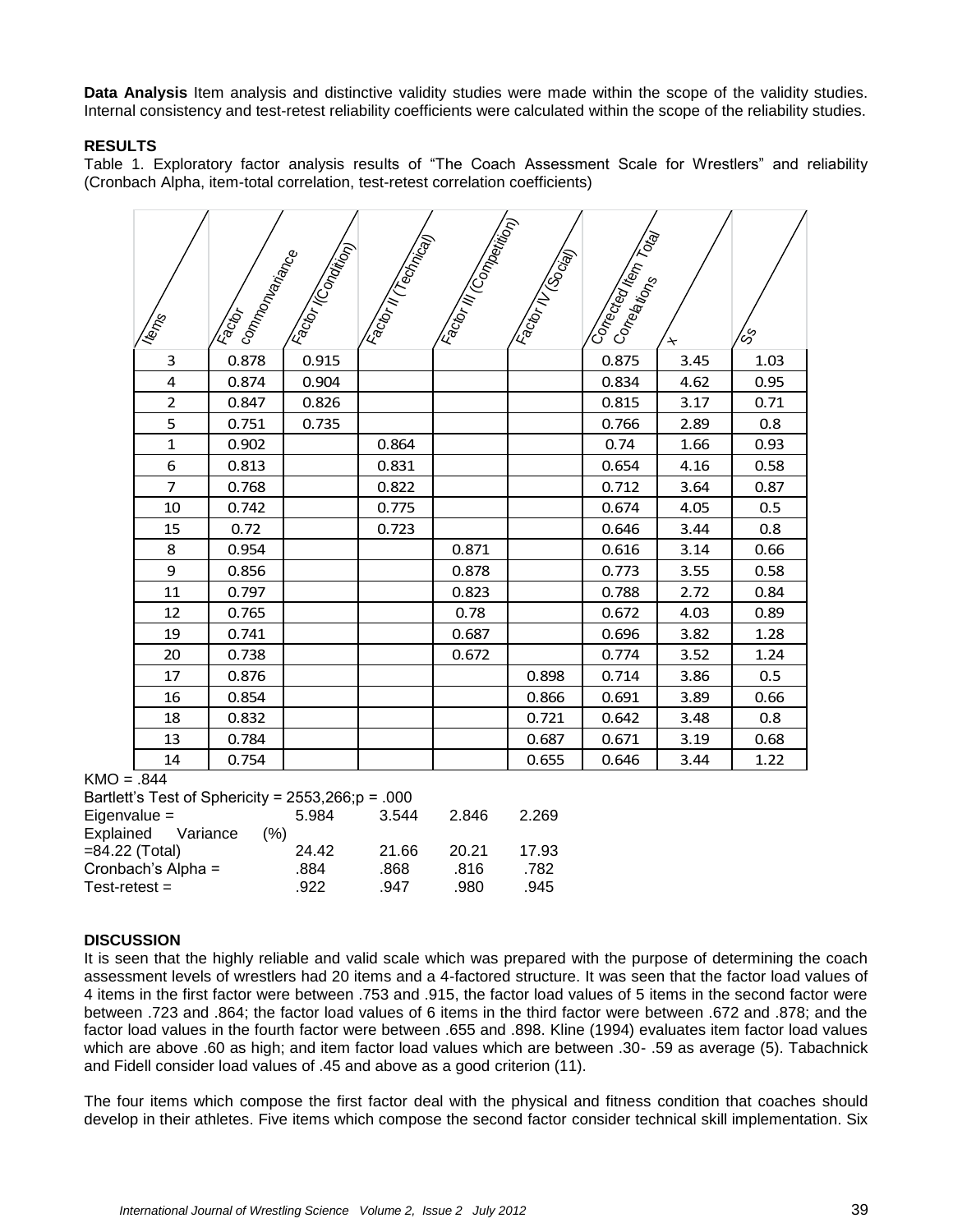items which compose the third factor of the scale consider competitions. Five items which compose the fourth factor of the scale deal with the social aspects of coaches.

In conclusion, the analyses which were made on the findings obtained from the present research showed that the scale which consisted of 20 items was a 4-factored (Physical development-fitness, Technical level, Competition and Social) reliable and valid assessment instrument for wrestler's assessment of their coaches in these areas. Coaches are significant as they are role-models in the matter of sportsmanlike behavior. Furthermore, the wrestlers' assessments of their coaches can be considered important in that they help in determining what can contribute to the successful implementation of the physical and psychological development plans of the coach.

# **PRACTICAL IMPLICATIONS/ADVICE FOR ATHLETES AND COACHES**

A practical, valid, reliable and sport-specific instrument has been developed for use by coaches to gain feedback from the wrestler. Perceived strengths and weaknesses can be addressed which can hopefully contribute to a stronger and more successful relationship between coach and athlete.

# **REFERENCES**

- 1. BAŞER, E. Ministry of Education, *Ministry of Youth and Sports Publications*. Publication no (133), pp:85. Ankara. 1986.
- 2. ÇAKIROĞLU, T. Trainer-Athlete Relationships and Importance of Sports Psychology in Achievement, Master's Thesis, *Gazi University, Institute of Social Sciences*. Ankara. 1987.
- 3. ENİSELER, N. Systematic Competition Analysis in Football, *Hacettepe University J. Football Science and Technology,* Publication no: 4. pp. 24-26, 1995.
- 4. KANBİR, O. Performance Criteria in Sports, *Bursa Prpvincial Directorate of Youth and Sports, Panel of Association of Athlete Training*, Health and Research. pp. 40- 45, 2006.
- 5. KLİNE, P. An easy guide to factor analysis. New York: Routledge, (2000).
- 6. KONTER, E . Sporda Motivasyon, *Saray Medikal Yayıncılık, İzmir*. pp. 167-169, 1995.
- 7. MARTENS, R. Başarılı Antrenörlük, Çeviri: (Tuncer, B.) *Beyaz Yayınları*, İstanbul. pp. 6. 1998.
- 8. OSBORNE, JW. & COSTELLO AB. Sample size and subject to item ratio in principal components analysis. *Practical Assessment, Research & Evaluation*, 9(11). 2004.
- 9. PREACHER, KJ. & MACCALLUM, RC. Exploratory factor analysis in behavior genetics research: Factor recovery with smallsample size. *Behavior Genetics*, 32 (2), 153-161. 2002.
- 10. SİNGER, N. R. Coaching Athletics And Psychlogy, (Çev: N. Öztan), Florida. pp. 359. 1972.
- 11. TABACHNİCK, B. G.; FİDELL, L.S. Using multivariate statistics (Fourth edition). Boston: Ally and Bacon. 2001.
- 12. TEZBAŞARAN, A. Manual for Developing Likert-Type Scales, *Publications of Turkish Psychologists Association*. pp.9. Ankara. 1997.
- 13. WEİNBERG, R., GOULD, D. Foundations Of Sport and Exercise Psychlogy, *Human Kinetics*. 1995.
- 14. WOODMAN, L. An Art, An Emerging Profession. Sport Science Review,(111) *Champain*. Human Kinetics. 1993.
- 15. ZHANG, J.J., WALL, K.A., SMİTH, D.W. To Go Or Not? Relationship Of Selected Variables To Game Attendance Of Professional Basketball Season Ticket Holders. *International Journal of Sport Management*. 1. s.200-226. 2000.

# **ШКАЛА ОЦЕНКИ ТРЕНЕРОВ СПОРТСМЕНАМИ-БОРЦАМИ**

Махмут Асак (Mahmut Açak)<sup>1</sup>, Тамер Карадемир (Tamer Karademir)<sup>2</sup>, Мехмет Асак (Mehmet Açak)<sup>3</sup> <sup>1</sup>Университет Инону , Школа физического воспитания и спорта, <sup>2</sup> Университет Сотчю Има, Школа физического воспитания и спорта, <sup>з</sup>Генеральный секретарь Турецкой федерации борьбы

#### [m.acak@hotmail.com](mailto:m.acak@hotmail.com)

# **КРАТКИЙ ОБЗОР**

Целью настоящего исследования является разработка надежной и достоверной шкалы оценки, которая может быть использована борцами для оценки их тренеров. Исследовательская группа данного исследования состоит из 324 мужчин (89,8%) и 37 женщин (10,2%) - спортсменов в возрасте от 16 до 28 лет из различных областей Турции, которые регулярно занимаются борьбой и добровольно приняли участие в исследовании. Двадцать пунктов, которые, согласно статистике, одобрили почти все участники, были включены в «Шкалу оценки тренеров спортсменами-борцами». Эти 20 пунктов были разделены на 4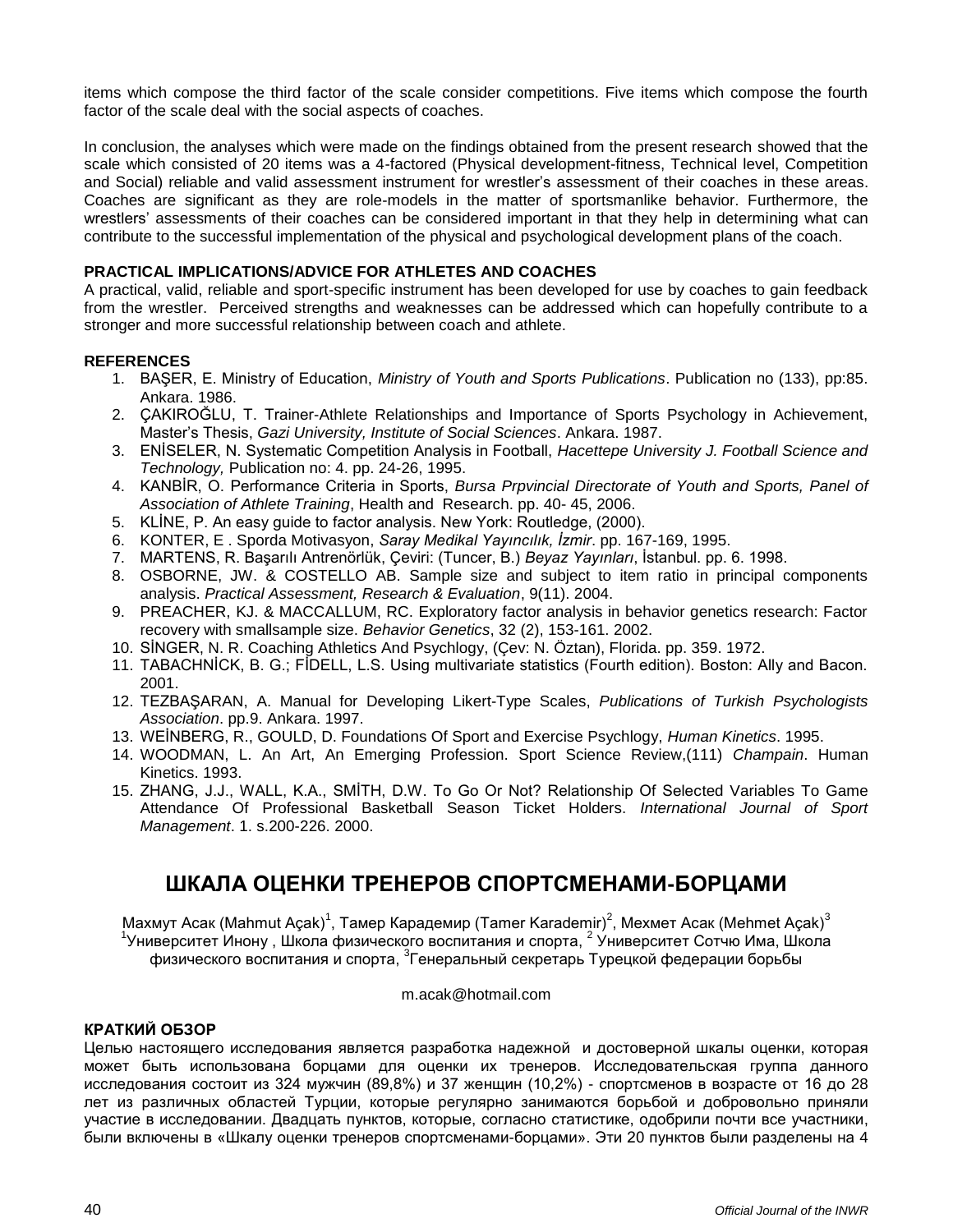подгруппы, после чего, исходя из данных исследования, была построена шкала. Четыре пункта, которые составляют первый критерий шкалы, касаются реализации поддержания физической формы; 5 пунктов, составляющие второй критерий, касаются реализации технических навыков; 6 пунктов третьего критерия касаются подготовки тренеров к матчам и их поведения во время матчей, 5 пунктов четвертого критерия касаются навыков общения тренеров. Было установлено, что со скидкой на поправки общая корреляция всех пунктов со шкалой оказалась между 0,60 и 0,85. Согласно этим результатам, можно сказать, что эта шкала является достоверным и надежным инструментом оценки.

**Ключевые слова**: борьба, оценка тренера, разработка шкалы.

#### **ВВЕДЕНИЕ**

Спортсмены оценивают свои отношения с тренерами в соответствии со своими ожиданиями. Эти ожидания также влияют на то, верят ли спортсмены в технические знания тренеров и их умение строить отношения с спортсменами. Очевидно, что если тренеры толерантны к спортсменам, социально активны, то в нормальной для тренировок обстановке они понравятся спортсменам. На отношения спортсменов с тренерами влияют многочисленные факторы, в том числе подготовка спортсменов, обучение тактике и пониманию социальной психологии. От тренеров ожидается, что они будут руководить командой в целом и спортсменами в частности в такой обстановке, когда все внешние факторы благоприятствуют занятиям спортом. Каждый аспект поведения тренера важен, в первую очередь, для спортсменов, а во вторую – в целях увеличения шансов команды на победу (7).

Вудмэн утверждает, что в отношениях между тренером и спортсменами индивидуальные особенности тренера столь же важны, как и характеристики спортсменов (14). Вайнберг и Гоулд отмечают, что существуют эффективные стратегии для налаживания отношений между тренером и спортсменами. Спортсмены ждут одобрительных комментариев и комплиментов от своих тренеров, когда делают какието успехи или показывают хороший уровень техники. Также спортсмены утверждают, что тренеры должны чаще делать им комплименты, чтобы повысить эффективность тренировок. А дружелюбная улыбка, по их мнению, вознаграждается уверенностью спортсмена (13).

В результате был сделан вывод о том, что психологические факторы имеют существенное значение для отношений между тренерами и спортсменами; помимо этого, спортсмены и тренеры должны быть ознакомлены с характерными чертами друг друга для организации эффективного взаимодействия (2). Спортсмены ожидают, что тренер будет эффективно использовать свои организационные навыки, чтобы наилучшим образом подготовить и организовать их для тренировок и участия в матчах. Существует положительная связь между производительностью спортсмена в соревновании и удобством программы соревнований, датой и временем проведения соревнования, погодными условиями и другими факторами, связанными с аудиторией (15). В спортивных лагерях и на выездных соревнованиях спортсмены ожидают, что тренер организует им развлечения, экскурсии и досуг, а также подберет спортивный инвентарь, выберет для них соседей по комнате. Более того, выбор мест для тренировок, до которых легко добраться, также влияет на производительность спортсменов (6).

Спортсмены находятся под сильным психологическим давлением, когда принимают участие в соревнованиях, и подвержены влиянию конкурентной атмосферы. Спортсмен может постоянно или же время от времени чувствовать себя напряженно и тревожно как до, так и после соревнований, в зависимости от особенностей вида спорта. Соревнования являются одним из видов деятельности, где спортсмены пытаются представить в лучшем свете все свои физические и психологические возможности после длительного периода физической и психологической подготовки (1). Производительность тренировок определяется такими факторами, как физическая форма (выносливость, сила, скорость, гибкость и координация), питание, мотивация спортсмена, выбор кандидатуры спортсмена и регулярность тренировок. Затем уже обращается внимание на действие психологических и социальных факторов. Личные качества, социальные и психологические потребности у разных людей различны. Спортсмены ожидают, что их тренеры будут терпеливо относиться к ним в процессе их спортивного совершенствования (4). Для повышения производительности тренировок необходим всесторонний анализ тренировок и обучения спортсменов определенным навыкам. Для определения уровня спортсмена по его моторике, техническим и тактическим критериям необходим систематический анализ (3). Тренер должен уметь определить, какого рода талантом обладает спортсмен. Он должен быть в состоянии справиться с психологическими проблемами спортсменов, каждый из которых – личность. Терпение, настойчивость и сознательный подход – вот ключ к успеху каждого тренера (10). Успех тренеров, в первую очередь,

оценивается совместно с успехами спортсменов. Однако, когда об этом спрашивают спортсменов, они

особенно подчеркивают важность поведения тренеров, и это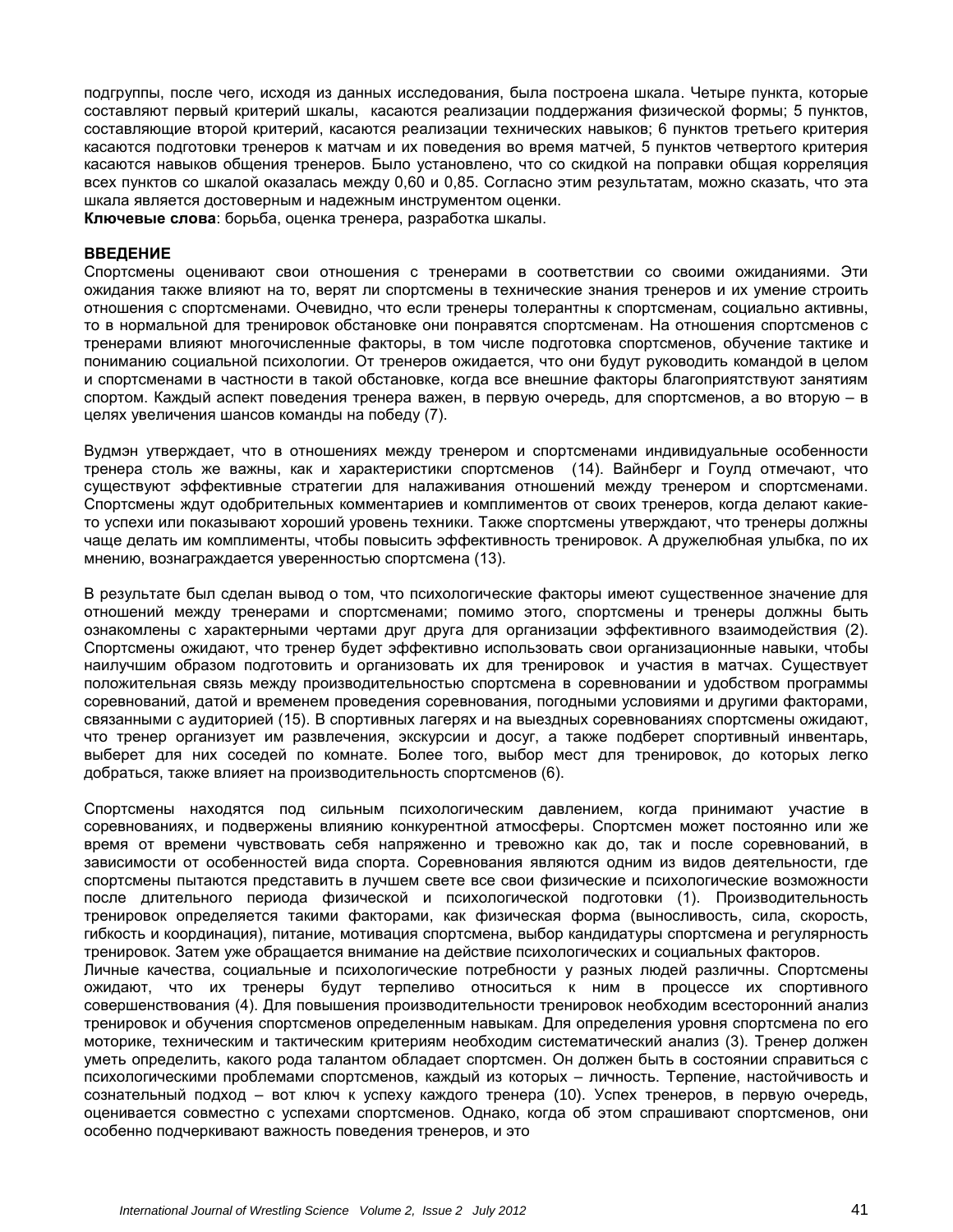свидетельствует том, как важны тренеры для спортсменов, как спортсмены относятся к тренерам и что думают о них. Данную шкалу, разработанную именно с этой целью, можно считать важной не только для оценки спортивного успеха тренера, но и для оценки тренера в плане общения. Эта шкала также должна стать руководством для тренеров, чтобы помочь им в разработке соответствующих стратегий для повышения успешности их подопечных спортсменов.

#### **МАТЕРИАЛЫ И МЕТОДЫ**

Исследовательская группа данного исследования состоит из 361 спортсмена: 324 мужчин (89,8%) и 37 женщин (10,2%) от 16 до 28 лет из различных провинций Турции, которые регулярно занимаются борьбой и добровольно приняли участие в исследовании.

На основе анализа литературы можно заключить, что существуют различные критерии и мнения относительно размера выборки для создания многовариантного анализа, например, анализа факторов в исследовании достоверности шкалы. Причер и МакКаллум (9) заявляют, что размер выборки должен быть между 100 и 250. Другие рекомендуют такое соотношение «участники/пункты», как 20:1 (8). В настоящем исследовании размер выборки почти в 18 раз больше, чем число переменных, а именно, количество пунктов. Количество пунктов на шкале оценки тренеров спортсменами-борцами равно 20, а группа выборки состоит из 361 спортсмена.

Инструменты сбора данных были предоставлены участникам исследования, которых попросили заполнить анкеты в течение 15 минут. В случаях, когда участники запрашивали дополнительную информацию о вопросах анкет, исследователи предоставляли им адекватное и понятное разъяснение.

На первом этапе разработки шкалы оценки тренеров спортсменами-борцами исследователи искали ответ на вопрос: «Каковы ожидания борцов от тренеров?» С этой целью была подготовлена «Анкета оценки тренеров спортсменами-борцами». Для создания вопросов анкеты была изучена соответствующая литература, а также получены мнения экспертов. На первом этапе для анкеты создали опрос из 42 пунктов. Были получены и приняты во внимание мнения 5 экспертов в этой области (спортсмен, тренер, тренер/преподаватель и эксперт) об этих 42 пунктах опроса. Учитывая их мнения, количество пунктов в опросе было снижено до 20. Анкета состоит из 2 частей, при этом 20 пунктов охватывают как личную информацию, так и поведение тренеров.

На втором этапе исследования была разработана шкала оценки тренеров спортсменами-борцами. Шкала была разработана по 5-балльной системе так, чтобы ответ на вопрос мог показать уровень согласия или несогласия участника с элементами оценки, входящими в каждое суждение опроса (12). Выбор вариантов в пунктах шкалы распределялся следующим образом: «никогда» (1), «редко» (2), «иногда» (3), «часто» (4), «всегда» (5). Рост баллов по шкале указывает на высокий уровень поведения тренеров, которые имеют соответствующие профессиональные знания и социальные принципы. Сто тринадцать борцов были включены в исследовательскую группу повторного тестирования с помощью метода, который применялся в процессе разработки шкалы для оценки тренеров борцов.

Среди всех спортсменов исследовательской группы, участвовавших в разработке шкалы, 33 (9.14%) - в возрасте 16-18 лет, 74 из них (20,5%) - в возрасте 19-21 лет, 129 из них (35,7% ) - в возрасте 22-24 лет, 91 из них (25,2%) - в возрасте 25-27 лет, и 34 из них (9,46%) - в возрасте от 28 лет и выше.

89,8% спортсменов - мужского пола, 10,2% составляют женщины. 11,4% процента из них - выпускники средних школ, 70,4% являются выпускниками колледжей, а 18,2% имеют высшее образование. Когда был рассмотрен стаж спортсменов (сколько лет они были в профессиональном спорте), было установлено, что 2,1% были в большом спорте в течение 1-3 лет, 24,4% - в течение 4-6 лет, 35% - в течение 7-9 лет, 25,7% - 10-12 лет, а 12,8% из них профессионально занимались спортом в течение 13 лет и более.

**Инструменты сбора данных** Шкала, разработанная исследователями, состоит из 20 пунктов и 4 подгрупп, как показано на диаграмме 1. Подгруппы шкалы распределены следующим образом: 1) Критерий оценки тренера/тренеров с точки зрения физических характеристик и физической формы (α = 0,77) состоит из 4 пунктов, 2) Критерий оценки тренера/тренеров с точки зрения технического совершенствования (α = 0,62) состоит из 5 пунктов, 3) Критерий оценки поведения тренера/тренеров при подготовке матчей или во время матчей (α = 0,70) состоит из 6 пунктов, 4) Критерий оценки тренера/тренеров в плане общения (α = 0,77) состоит из 5 пунктов.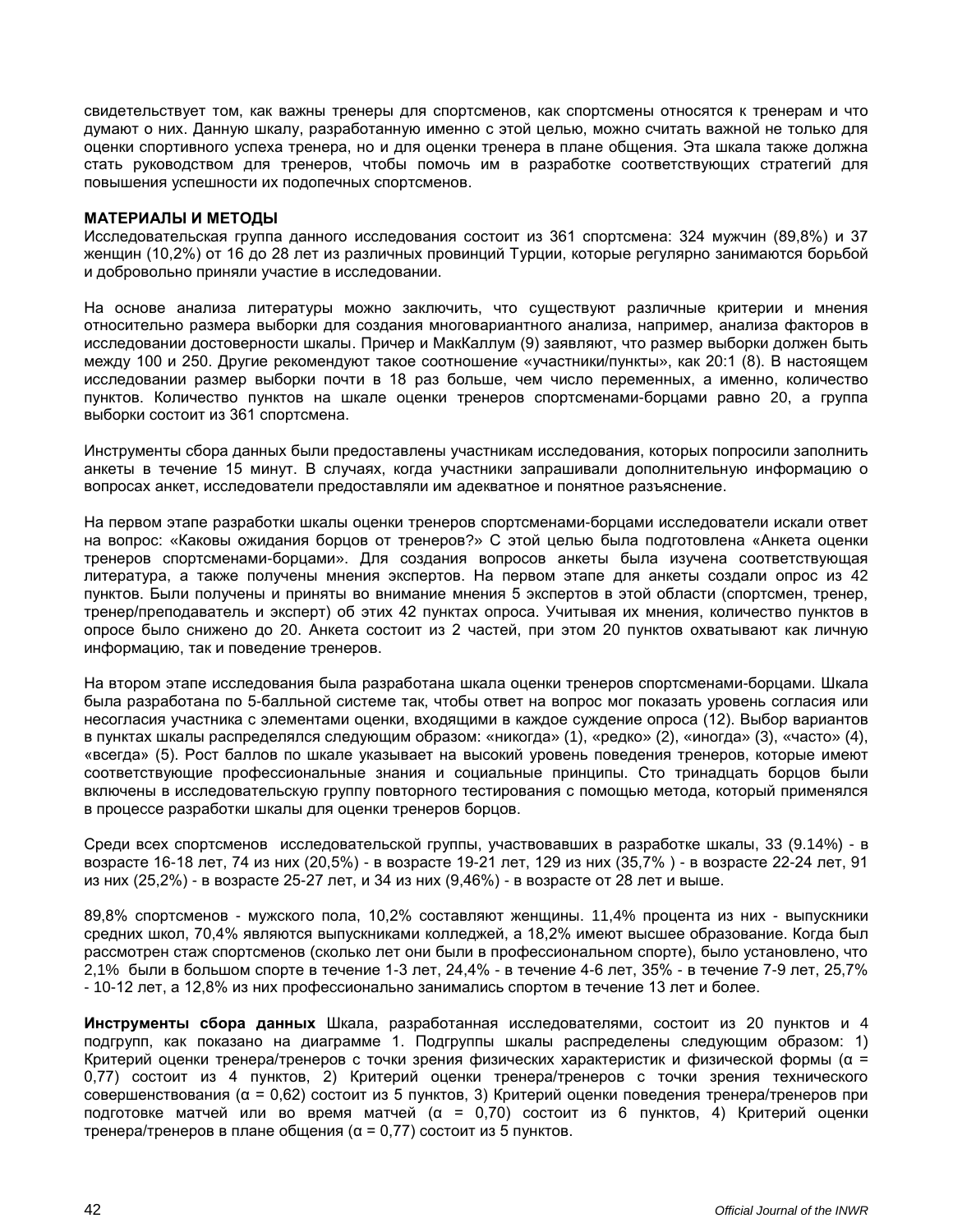| Диаграмма 1. «Шкала оценки тренеров спортсменами-борцами»                                               |              |                |            |                |             |                   |
|---------------------------------------------------------------------------------------------------------|--------------|----------------|------------|----------------|-------------|-------------------|
| ШКАЛА ОЦЕНКИ ТРЕНЕРОВ СПОРТСМЕНАМИ-БОРЦАМИ                                                              |              |                |            |                |             |                   |
| 1. Возраст: () 12-14<br>$( ) 15-17$<br>$( ) 21 - 23$<br>$( ) 18-20$<br>$($ )                            | 24-26        |                |            |                | $( ) 27-29$ | <b>) 30 и</b>     |
| более                                                                                                   |              |                |            |                |             |                   |
| 2. Пол: (<br>мужской<br>)женский                                                                        |              |                |            |                |             |                   |
| $4 - 6$<br>$7 - 9$<br>$10 - 12$<br>3. Количество лет в спорте:<br>$) 1 - 3$                             | $)13 - 15$   |                |            | 16 и более     |             |                   |
| 4. Образование: () Неграмотные<br>() Начальная школа<br>() Средняя школа                                |              |                |            | () Колледж     |             |                   |
| Выпускник ВУЗа<br>) Университет                                                                         |              |                |            |                |             |                   |
| 5. Категория профессиональной лицензии:                                                                 |              |                |            |                |             |                   |
| () 2-я лига<br>1-я лига<br>( ) взрослые<br>молодежь<br>$($ )<br>(                                       |              |                | звезды     |                |             | ) университетская |
| команда                                                                                                 |              |                |            |                |             |                   |
| КАК ЧАСТО ВЫ СТАЛКИВАЕТЕСЬ С ПОВЕДЕНИЕМ ТРЕНЕРА, ОПИСАННЫМ НИЖЕ?                                        |              |                |            |                |             |                   |
|                                                                                                         |              |                |            |                |             |                   |
| (Некоторые спортсмены работают с одним или несколькими тренерами. Если вВы работаете более, чем с одним |              |                |            |                |             |                   |
| тренером, пожалуйста, ответьте на вопросы в отношении тренера, который представляется Вам наиболее      |              |                |            |                |             |                   |
| ответственным.)                                                                                         |              |                |            |                |             |                   |
| Оценка Вашего тренера в плане его физического развития и программ                                       |              |                |            |                |             |                   |
| улучшения физической формы                                                                              |              |                |            |                |             |                   |
|                                                                                                         |              |                |            |                |             |                   |
|                                                                                                         | Никогда      | Редко          | Иногда     | Часто          | Всегда      |                   |
| 1. Он применяет программу физической подготовки, при которой я                                          |              | $\overline{2}$ | 3          | $\overline{4}$ | 5           |                   |
| чувствую себя комфортно                                                                                 |              |                |            |                |             |                   |
| 2. Он применяет программу физической подготовки, которая позволяет                                      | 1            | 2              | 3          | 4              | 5           |                   |
|                                                                                                         |              |                |            |                |             |                   |
| мне конкурировать с соперниками.                                                                        |              |                |            |                |             |                   |
| 3. Он применяет детально подготовленную программу физической                                            | 1            | 2              | 3          | 4              | 5           |                   |
| подготовки.                                                                                             |              |                |            |                |             |                   |
| 4. Он применяет детально подготовленную программу физической                                            | $\mathbf{1}$ | $\overline{2}$ | 3          | 4              | 5           |                   |
| подготовки в течение всего года.                                                                        |              |                |            |                |             |                   |
| Оценка Вашего тренера в плане развития технических навыков                                              |              |                |            |                |             |                   |
| 5. Он демонстрирует свои технические возможности в совершенстве.                                        |              | 2              | 3          | 4              | 5           |                   |
| 6. Он немедленно исправляет мои ошибки при работе над техникой.                                         | 1            | $\overline{2}$ | 3          | 4              | 5           |                   |
| 7. Он обучает меня определенным движениям, чтобы моя техника была                                       | 1            | $\overline{2}$ | 3          | 4              | 5           |                   |
| правильной.                                                                                             |              |                |            |                |             |                   |
| 8. Он учит меня тактикам, благодаря которым я могу эффективнее                                          | 1            | 2              | 3          | 4              | 5           |                   |
| использовать свои технические возможности.                                                              |              |                |            |                |             |                   |
| 9. Он дает мне время и возможность развить свой неповторимый стиль в                                    | $\mathbf 1$  | 2              | 3          | 4              | 5           |                   |
| спорте.                                                                                                 |              |                |            |                |             |                   |
| Оценка поведения тренера во время матчей или подготовки к соревнованиям                                 |              |                |            |                |             |                   |
| 10. Он адекватно оценивает возможности моих соперников                                                  | 1            | $\overline{2}$ | 3          |                | 5           |                   |
|                                                                                                         |              | $\overline{2}$ | 3          |                |             |                   |
| 11. Он готовит меня к разным ситуациям, с которыми я могу столкнуться во                                | 1            |                |            | 4              | 5           |                   |
| время матча.                                                                                            |              |                |            |                |             |                   |
| 12. Он дает мне советы, как лучше использовать мои навыки во время                                      | $\mathbf{1}$ | 2              | 3          | 4              | 5           |                   |
| матчей.                                                                                                 |              |                |            |                |             |                   |
| 13. Он дает мне советы, как концентрироваться во время матчей.                                          | 1            | $\overline{c}$ | 3          | 4              | 5           |                   |
| 14. Он учит меня современным и легко применимым тактикам во время                                       | $\mathbf{1}$ | $\overline{2}$ | 3          | 4              | 5           |                   |
| матчей.                                                                                                 |              |                |            |                |             |                   |
| 15. У него есть определенный подход к подготовке спортсменов и их                                       | 1            | 2              | 3          | 4              | 5           |                   |
| поведению во время матчей.                                                                              |              |                |            |                |             |                   |
| Оценка тренера в плане общения                                                                          |              |                |            |                |             |                   |
| 16. Он умеет внимательно слушать.                                                                       |              | 2              | 3          | 4              | 5           |                   |
| 17. Он заинтересован не только в моей спортивной карьере, но и в                                        | $\mathbf 1$  | $\overline{2}$ | 3          | 4              | 5           |                   |
| аспектах личной жизни.                                                                                  |              |                |            |                |             |                   |
| 18. Я могу с уверенностью поделиться с тренером своими проблемами.                                      | 1            | $\overline{2}$ | 3          | 4              | 5           |                   |
|                                                                                                         |              |                | $\sqrt{3}$ |                |             |                   |
| 19. Он организует общественные мероприятия.                                                             | 1            | 2              |            | 4              | 5           |                   |
| 20. Он терпелив во время тренировок.                                                                    | 1            | $\overline{2}$ | 3          | 4              | 5           |                   |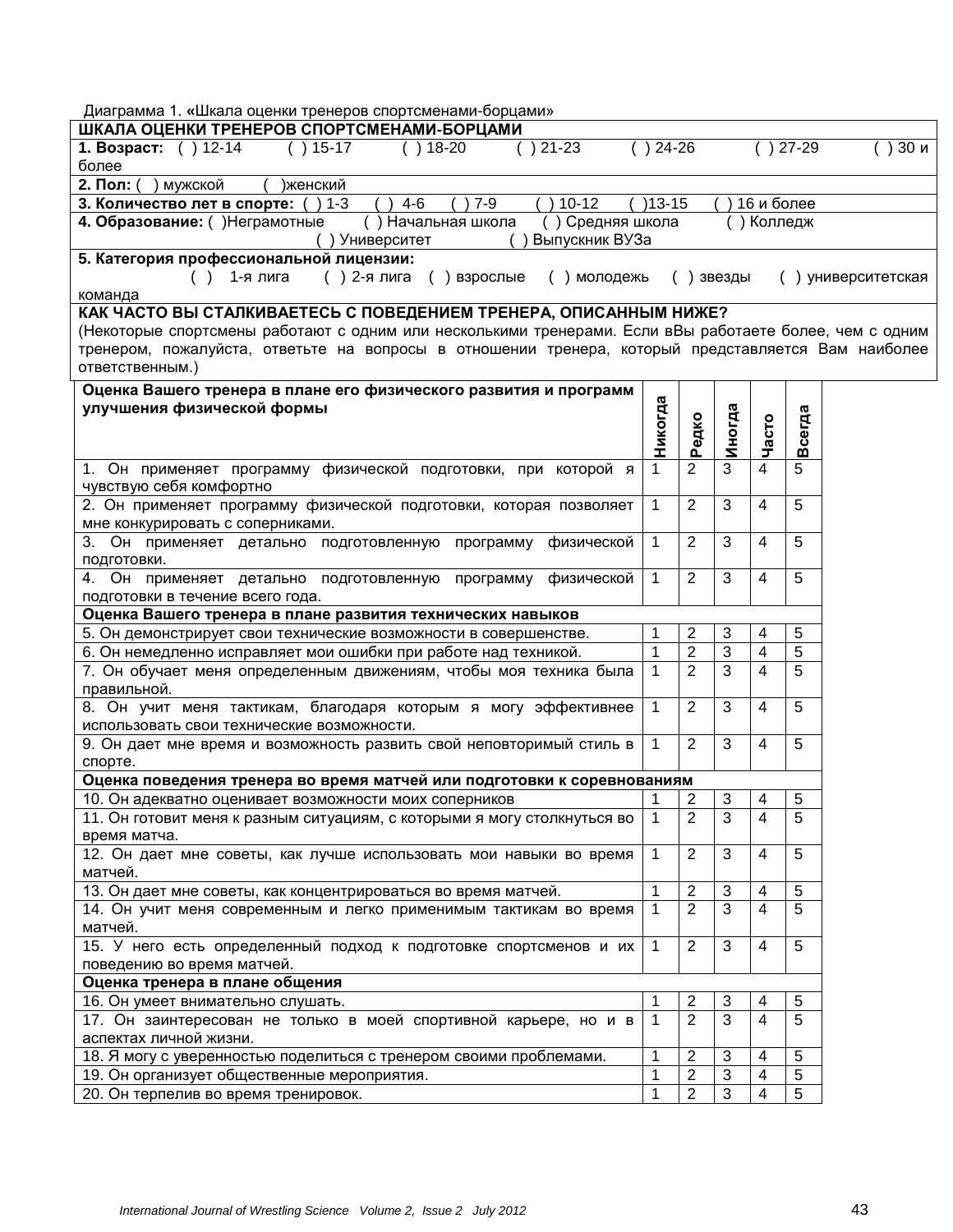**Анализ данных.** Анализ пунктов и отличительные исследования достоверности были проведены в рамках исследования достоверности. В рамках исследования достоверности была также установлена внутренняя согласованность и рассчитана надежность повторного тестирования.

# **РЕЗУЛЬТАТЫ**

Таблица 1. Анализ результатов «Шкалы оценки тренеров спортсменами-борцами» и выводы о ее надежности (альфа Кронбаха, полная корреляция пунктов, коэффициенты корреляции повторного тестирования).

| Баллы          | Обшая<br>вариативность<br>факторов | Факторы 1<br>(условия) | Факторы 2<br>(техничес-<br>кие) | Факторы 3<br>(соревно-<br>вательные) | Факторы 4<br>(социаль-<br>ные) | Общая<br>корреляция | $\overline{X}$ | Сумма |
|----------------|------------------------------------|------------------------|---------------------------------|--------------------------------------|--------------------------------|---------------------|----------------|-------|
| $\overline{3}$ | 0,878                              | 0,915                  |                                 |                                      |                                | 0,875               | 3,45           | 1,03  |
| 4              | 0,874                              | 0,904                  |                                 |                                      |                                | 0,834               | 4,62           | 0,95  |
| $\overline{2}$ | 0,847                              | 0,826                  |                                 |                                      |                                | 0,815               | 3,17           | 0,71  |
| 5              | 0,751                              | 0,735                  |                                 |                                      |                                | 0,766               | 2,89           | 0,8   |
| 1              | 0,902                              |                        | 0,864                           |                                      |                                | 0,74                | 1,66           | 0,93  |
| $\,6$          | 0,813                              |                        | 0,831                           |                                      |                                | 0,654               | 4,16           | 0,58  |
| $\overline{7}$ | 0,768                              |                        | 0,822                           |                                      |                                | 0,712               | 3,64           | 0,87  |
| 10             | 0,742                              |                        | 0,775                           |                                      |                                | 0,674               | 4,05           | 0,5   |
| 15             | 0,72                               |                        | 0,723                           |                                      |                                | 0,646               | 3,44           | 0,8   |
| 8              | 0,954                              |                        |                                 | 0,871                                |                                | 0,616               | 3,14           | 0,66  |
| 9              | 0,856                              |                        |                                 | 0,878                                |                                | 0,773               | 3,55           | 0,58  |
| 11             | 0,797                              |                        |                                 | 0,823                                |                                | 0,788               | 2,72           | 0,84  |
| 12             | 0,765                              |                        |                                 | 0,78                                 |                                | 0,672               | 4,03           | 0,89  |
| 19             | 0,741                              |                        |                                 | 0,687                                |                                | 0,696               | 3,82           | 1,28  |
| 20             | 0,738                              |                        |                                 | 0,672                                |                                | 0,774               | 3,52           | 1,24  |
| 17             | 0,876                              |                        |                                 |                                      | 0,898                          | 0,714               | 3,86           | 0,5   |
| 16             | 0,854                              |                        |                                 |                                      | 0,866                          | 0,691               | 3,89           | 0,66  |
| 18             | 0,832                              |                        |                                 |                                      | 0,721                          | 0,642               | 3,48           | 0,8   |
| 13             | 0,784                              |                        |                                 |                                      | 0,687                          | 0,671               | 3,19           | 0,68  |
| 14             | 0,754                              |                        |                                 |                                      | 0,655                          | 0,646               | 3,44           | 1,22  |

Система контроля машинного оборудования = 0,844

| Критерий сферичности Бартлетта = 2553,266; р = .000 |       |       |       |       |  |  |  |  |  |
|-----------------------------------------------------|-------|-------|-------|-------|--|--|--|--|--|
| Собственная ценность=                               | 5.984 | 3.544 | 2.846 | 2,269 |  |  |  |  |  |
| Объяснимая<br>вариативность                         |       |       |       |       |  |  |  |  |  |
| $(\%) = 84,22$ (Bcero)                              | 24.42 | 21.66 | 20.21 | 17.93 |  |  |  |  |  |
| Альфа Кронбаха =                                    | 0.884 | 0.868 | 0.816 | 0.782 |  |  |  |  |  |
| Повторное тестирование =                            | 0.922 | 0.947 | 0.980 | 0.945 |  |  |  |  |  |

# **ПОЯСНЕНИЕ**

Очевидно, что подготовленная шкала надежна и достоверна, она была разработана с целью определения уровня оценки тренеров борцами, шкала состоит из 20 пунктов и разделена на 4 части. Удалось выяснить, что коэффициенты расчетной нагрузки 4 пунктов первого критерия были между 0,753 и 0,915, коэффициенты расчетной нагрузки 5 пунктов второго критерия были между 0,723 и 0,864, коэффициенты расчетной нагрузки 6 пунктов третьего критерия были между 0,672 и 0,878, а коэффициенты расчетной нагрузки четвертого критерия были между 0,655 и 0,898. Клайн (1994) оценивает коэффициенты расчетной нагрузки пунктов от 0,60 и выше как высокие, коэффициенты расчетной нагрузки пунктов, которые находятся между 0,30 и 0,59, – как средние (5). Табачник и Фидель рассматривают расчетную нагрузку от 0,45 и выше как хороший критерий (11).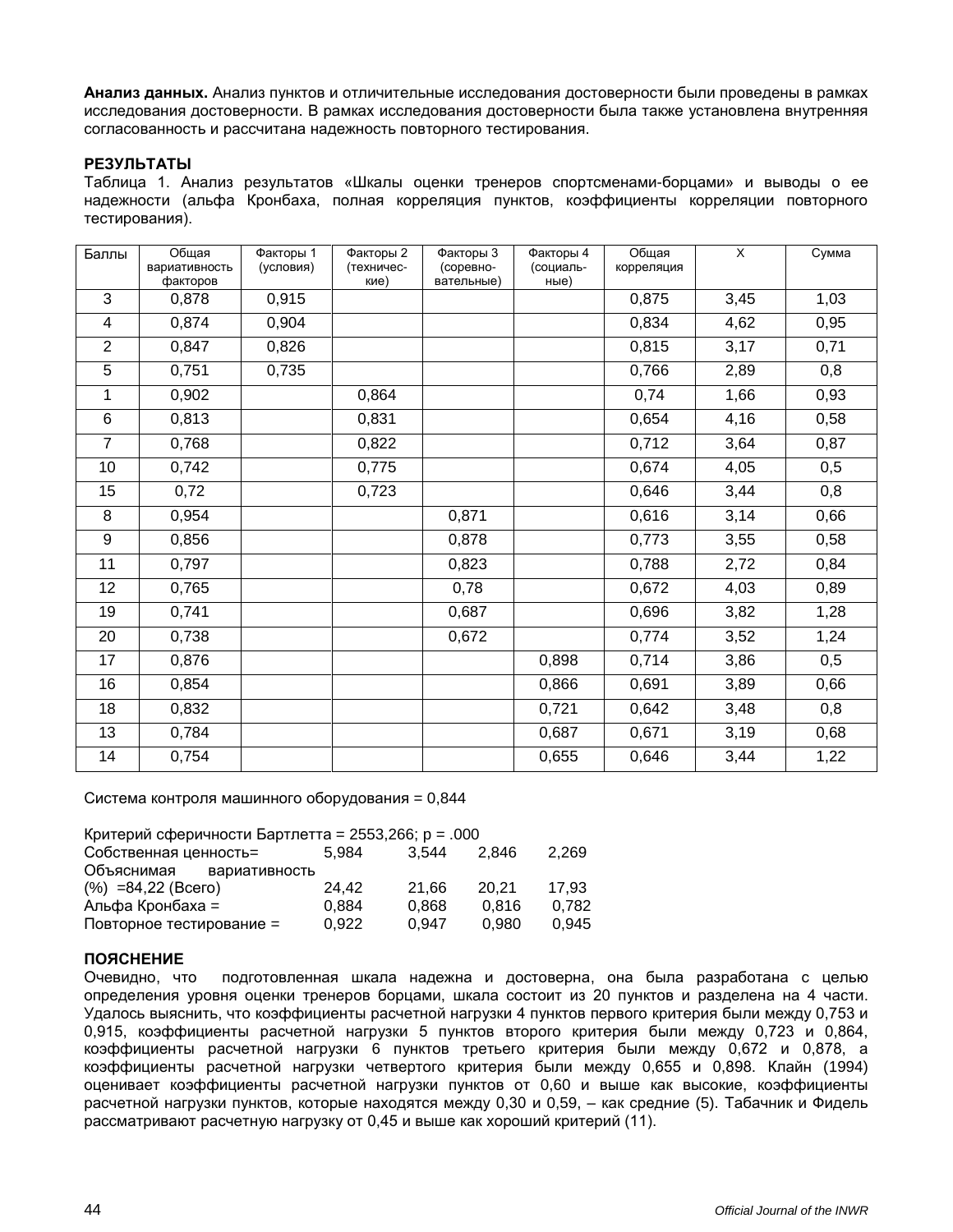Четыре пункта, которые составляют первый критерий поддержания физической формы, необходимы тренерам для профессиональной реализации в своей области. Пять пунктов, которые составляют второй критерий, касаются технического мастерства. Шесть пунктов, которые составляют третий критерий, относятся к соревнованиям. Пять пунктов, которые составляют четвертый критерий, касаются аспекта общения с тренерами.

Наконец, анализ данных, полученных в настоящем исследовании, показал, что шкала, состоящая из 20 пунктов и 4 подпунктов (физическая форма, уровень техники, соревнования и социальный аспект), является надежным и достоверным инструментом для оценки уровня профессиональной подготовки тренеров спортсменами. Выбор тренера является для спортсмена весьма важным, поскольку он определяет ролевые модели спортивного поведения. Кроме того, оценка тренеров имеет значение для определения факторов, которые вносят вклад в физическое и психологическое развитие спортсменов.

# **ПРАКТИЧЕСКОЕ ПРИМЕНЕНИЕ / СОВЕТЫ ДЛЯ СПОРТСМЕНОВ И ТРЕНЕРОВ**

Итак, был разработан практичный, надежный, достоверный инструмент оценки тренеров спортсменами, который поможет тренерам получить обратную связь от спортсменов-борцов. Информация о сильных и слабых сторонах тренера может способствовать установлению более крепких и успешных отношений между тренером и спортсменом.

# **БИБЛИОГРАФИЯ:**

- 1. BAŞER, E. Ministry of Education, *Ministry of Youth and Sports Publications*. Publication no (133), pp:85. Ankara. 1986.
- 2. ÇAKIROĞLU, T. Trainer-Athlete Relationships and Importance of Sports Psychology in Achievement, Master's Thesis, *Gazi University, Institute of Social Sciences*. Ankara. 1987.
- 3. ENİSELER, N. Systematic Competition Analysis in Football, *Hacettepe University J. Football Science and Technology,* Publication no: 4. pp. 24-26, 1995.
- 4. KANBİR, O. Performance Criteria in Sports, *Bursa Prpvincial Directorate of Youth and Sports, Panel of Association of Athlete Training*, Health and Research. pp. 40- 45, 2006.
- 5. KLİNE, P. An easy guide to factor analysis. New York: Routledge, (2000).
- 6. KONTER, E . Sporda Motivasyon, *Saray Medikal Yayıncılık, İzmir*. pp. 167-169, 1995.
- 7. MARTENS, R. Başarılı Antrenörlük, Çeviri: (Tuncer, B.) *Beyaz Yayınları*, İstanbul. pp. 6. 1998.
- 8. OSBORNE, JW. & COSTELLO AB. Sample size and subject to item ratio in principal components analysis. *Practical Assessment, Research & Evaluation*, 9(11). 2004.
- 9. PREACHER, KJ. & MACCALLUM, RC. Exploratory factor analysis in behavior genetics research: Factor recovery with smallsample size. *Behavior Genetics*, 32 (2), 153-161. 2002.
- 10. SİNGER, N. R. Coaching Athletichs And Psychlogy, (Çev: N. Öztan), Florida. pp. 359. 1972.
- 11. TABACHNİCK, B. G.; FİDELL, L.S. Using multivariate statistics (Fourth edition). Boston: Ally and Bacon. 2001.
- 12. TEZBAŞARAN, A. Manual for Developing lllikert-Type Scales, *Publications of Turkish Psychologists Association*. pp.9. Ankara. 1997.
- 13. WEİNBERG, R., GOULD, D. Foundations Of Sport and Exercise Psychlogy, *Human Kinetics*. 1995.
- 14. WOODMAN, L. An Art, An Emerging Profession. Sport Science Review,(111) *Champain*. Human Kinetics. 1993.
- 15. ZHANG, J.J., WALL, K.A., SMİTH, D.W. To Go Or Not? Relationship Of Selected Variables To Game Attendance Of Professional Basketball Season Ticket Holders. *International Journal of Sport Management*. 1. s.200-226. 2000.